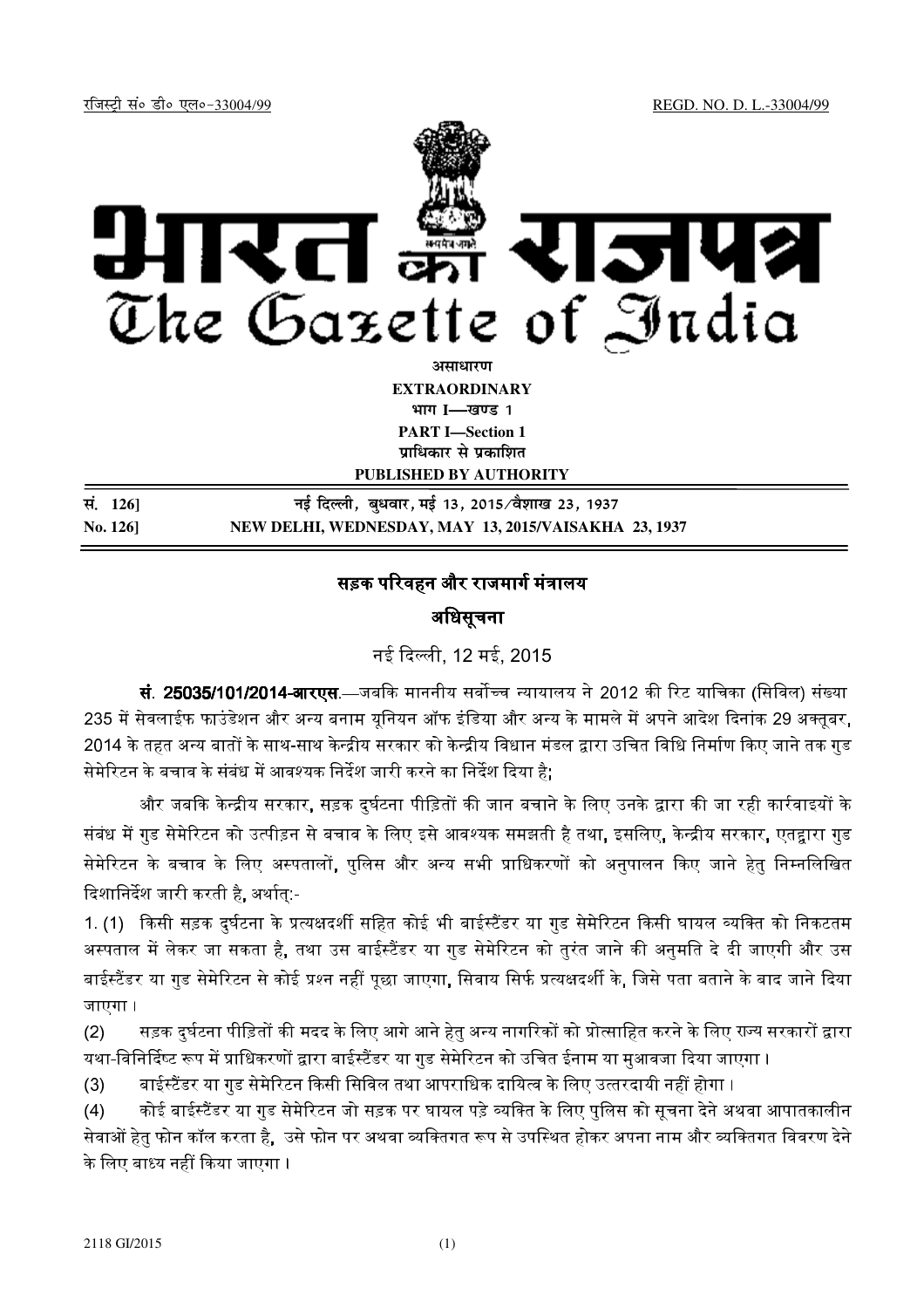गुड सेमेरिटन का नाम और संपर्क विवरण जैसी व्यक्तिगत सुचना को बताया जाना स्वैच्छिक तथा वैकल्पिक बनाया  $(5)$ जाएगा । ऐसा अस्पतालों द्वारा उपलब्ध कराए गए मैडिको लीगल केस (एमएलसी) फार्म में भी किया जाएगा

उन लोक अधिकारियों के विरूद्ध संबंधित सरकार द्वारा अनुशासनात्मक या विभागीय कार्रवाई की जाएगी जो किसी  $(6)$ बाईस्टैंडर या गड सेमेरिटन को अपना नाम अथवा व्यक्तिगत विवरण देने के लिए बाध्य करेंगे अथवा धमकाएंगे ।

यदि कोई बाईस्टैंडर या गड सेमेरिटन जिसने स्वैच्छिक रूप से उल्लेख किया है कि वह उस दर्घटना का प्रत्यक्षदर्शी भी  $(7)$ है तथा पलिस द्वारा अथवा मकदमे के दौरान जांच-पड़ताल के प्रयोजनों के लिए उसका जांच किया जाना अपेक्षित है तो उस बाईस्टैंडर या गुड सेमेरिटन से एक ही बार पूछताछ की जाएगी तथा राज्य सरकार द्वारा मानक संचालन प्रक्रिया विकसित की जाएंगी ताकि यह सुनिश्चित किया जा सके कि किसी बाईस्टैंडर या गुड सेमेरिटन को उत्पीड़ित अथवा धमकाया ना जाए ।

जांच की विधियां, आपराधिक प्रक्रिया संहिता 1973 की धारा 284 के अंतर्गत किसी आयोग द्वारा, अथवा कथित  $(8)$ संहिता की धारा 296 के अनुसार औपचारिक तौर से शपथ-पत्र के द्वारा हो सकती है तथा इस अधिसूचना के जारी होने की तिथि से 30 दिन की अवधि के भीतर मानक संचालन प्रक्रिया विकसित की जाएंगी ।

गुड सेमेरिटन को उत्पीड़न से बचाने अथवा असुविधा से दूर रखने के लिए, बाईस्टैंडर या गुड सेमेरिटन एवं उपर्युक्त  $(9)$ (1) दिशा-निर्देश में संदर्भित व्यक्ति जो प्रत्यक्षदर्शी हैं, से पूछताछ के दौरान विडियो कांफ्रेंसिंग का विस्तृत रूप से उपयोग किया जाएगा ।

 $(10)$ स्वास्थ्य एवं परिवार कल्याण मंत्रालय दिशा-निर्देश जारी करेगी जिसमें यह उल्लेख किया जाएगा कि कोई भी पंजीकृत सार्वजनिक और निजी अस्पताल बाईस्टैंडर या गुड सेमेरिटन को न रोंके अथवा पंजीकरण और भर्ती लागतों के लिए भुगतान की मांग न करें, जब तक कि गुड सेमेरिटन घायल व्यक्ति के परिवार का सदस्य अथवा सगा-संबंधी न हो तथा पं. परमानंद कटारा बनाम यूनियन ऑफ इंडिया और अन्य [1989] 4 एससीसी 286 में माननीय सर्वोच्च न्यायालय के आदेश के अनुसरण में घायल व्यक्ति का तत्काल इलाज किया जाए ।

सड़क दुर्घटनाओं से संबंधित किसी आपातकालीन परिस्थिति में, जिस समय डाक्टर से चिकित्सीय देखभाल प्रदान किये  $(11)$ जाने की आशा की जाती है, किसी डाक्टर द्वारा प्रतिक्रिया के अभाव को भारतीय चिकित्सा परिषद (व्यवसायिक आचार, शिष्टाचार और नैतिक) विनियम, 2002 के अध्याय-7 **"**व्यवसायिक कदाचार" के अंतर्गत सम्मिलित किया जाएगा तथा उस डा. के विरूद्ध कथित विनियमन के अध्याय-8 के तहत अनशासनात्मक कार्रवाई की जाएगी।

सभी अस्पताल इस आशय का अपने प्रवेश द्वार पर हिंदी, अंग्रेजी और राज्य या संघ राज्य क्षेत्र की देशी भाषा में एक  $(12)$ चार्टर प्रकाशित करेंगे कि वे बाईस्टैंडर या गड सेमेरिटन को नहीं रोकेंगे अथवा किसी पीड़ित के उपचार के लिए उनसे धन जमा कराने के लिए नहीं कहेंगे ।

यदि कोई बाईस्टैंडर या गुड सेमेरिटन चाहे तो अस्पताल उसे घायल व्यक्ति को अस्तपाल में लाने तथा समय और  $(13)$ स्थान के संबंध में, उस गुड सेमेरिटन को एक पावती उपलब्ध कराएगा तथा ऐसी पावती को राज्य सरकार द्वारा एक मानक फार्मेट में तैयार किया जाएगा तथा उपयुक्त समझे जाने पर बाईस्टैंडर या गुड सेमेरिटन को प्रोत्साहन देने के लिए राज्य सरकार द्वारा सभी अस्पतालों में इसे वितरित किया जाएगा ।

सभी सार्वजनिक और निजी अस्पतालों द्वारा इन दिशा-निर्देशों का अनुपालन तत्काल रूप से किया जाएगा तथा इन  $(14)$ दिशा-निर्देशों का अनुपालन न किए जाने अथवा उल्लंघन किए जाने के मामले में संबंधित प्राधिकारियों द्वारा उचित कार्रवाई की जाएगी ।

इन दिशा-निर्देशों से यक्त एक पत्र केन्द्रीय सरकार और राज्य सरकार द्वारा अपने संबंधित क्षेत्राधिकार के तहत सभी  $(15)$ अस्पतालों और संस्थानों में जारी किया जाएगा जिसमें इस अधिसूचना की राजपत्रित प्रति भी संलग्न होगी तथा स्वास्थ्य एवं परिवार कल्याण मंत्रालय और सड़क परिवहन और राजमार्ग मंत्रालय द्वारा इन दिशा निर्देशों के बारे में आम जनता को सचित किए जाने हेतु सभी राष्ट्रीय और एक क्षेत्रीय समाचार पत्र एवं इलेक्ट्रानिक मीडिया में विज्ञापन प्रकाशित किए जाएंगे ।

बाईस्टैंडर या गुड सेमेरिटन के बचाव के संबंध में उपर्युक्त दिशा-निर्देश, मोटर यान अधिनियम, 1988 (1988 का  $2<sup>1</sup>$ 59) की धारा 134 के तहत यथाविनिर्दिष्ट सड़क दुर्घटना में किसी मोटर वाहन के चालक के दायित्व के प्रति पूर्वाग्रह की धारणा रहित हैं ।

संजय बंदोपाध्याय, संयुक्त सचिव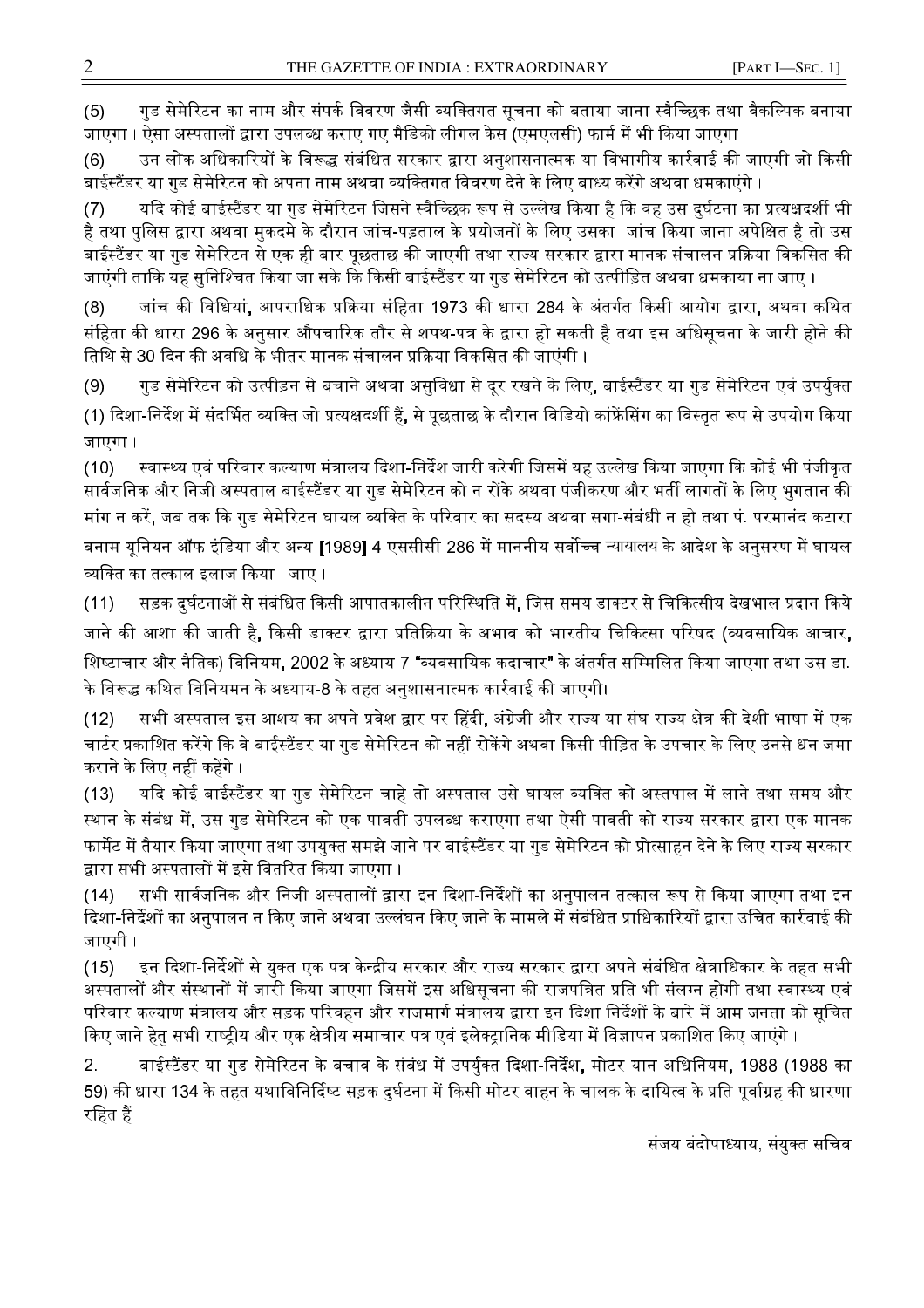## **MINISTRY OF ROAD TRANSPORT AND HIGHWAYS**

## **NOTIFICATION**

New Delhi, the 12th May, 2015

**No. 25035/101/2014-RS.—**Whereas the Hon'ble Supreme Court in the case of Savelife Foundation and another V/s. Union Of India and another in Writ Petition (Civil) No. 235 of 2012 *vide* its order dated 29th October, 2014, interalia, directed the Central Government to issue necessary directions with regard to the protection of Good Samaritans until appropriate legislation is made by the Union Legislature;

 And whereas, the Central Government considers it necessary to protect the Good Samaritans from harassment on the actions being taken by them to save the life of the road accident victims and, therefore, the Central Government hereby issues the following guidelines to be followed by hospitals, police and all other authorities for the protection of Good Samaritans, namely:-

1. (1) A bystander or good Samaritan including an eyewitness of a road accident may take an injured person to the nearest hospital, and the bystander or good Samaritan should be allowed to leave immediately except after furnishing address by the eyewitness only and no question shall be asked to such bystander or good Samaritan.

(2) The bystander or good Samaritan shall be suitably rewarded or compensated to encourage other citizens to come forward to help the road accident victims by the authorities in the manner as may be specified by the State Governments.

(3) The bystander or good Samaritan shall not be liable for any civil and criminal liability.

(4) A bystander or good Samaritan, who makes a phone call to inform the police or emergency services for the person lying injured on the road, shall not be compelled to reveal his name and personal details on the phone or in person.

(5) The disclosure of personal information, such as name and contact details of the good Samaritan shall be made voluntary and optional including in the Medico Legal Case (MLC) Form provided by hospitals.

(6) The disciplinary or departmental action shall be initiated by the Government concerned against public officials who coerce or intimidate a bystander or good Samaritan for revealing his name or personal details.

(7) In case a bystander or good Samaritan, who has voluntarily stated that he is also an eye-witness to the accident and is required to be examined for the purposes of investigation by the police or during the trial, such bystander or good Samaritan shall be examined on a single occasion and the State Government shall develop standard operating procedures to ensure that bystander or good Samaritan is not harassed or intimidated.

(8) The methods of examination may either be by way of a commission under section 284, of the Code of Criminal Procedure 1973 or formally on affidavit as per section 296, of the said Code and Standard Operating Procedures shall be developed within a period of thirty days from the date when this notification is issued.

(9) Video conferencing may be used extensively during examination of bystander or good Samaritan including the persons referred to in guideline (1) above,who are eye witnesses in order to prevent harassment and inconvenience to good Samaritans.

(10) The Ministry of Health and Family Welfare shall issue guidelines stating that all registered public and private hospitals are not to detain bystander or good Samaritan or demand payment for registration and admission costs, unless the good Samaritan is a family member or relative of the injured and the injured is to be treated immediately in pursuance of the order of the Hon'ble Supreme Court in Pt. Parmanand Katara vs Union of India & Ors [1989] 4 SCC 286.

(11) Lack of response by a doctor in an emergency situation pertaining to road accidents, where he is expected to provide care, shall constitute "Professional Misconduct", under Chapter 7 of the Indian Medical Council (Professional Conduct, Etiquette and Ethics) Regulation, 2002 and disciplinary action shall be taken against such doctor under Chapter 8 of the said Regulations.

(12) All hospitals shall publish a charter in Hindi, English and the vernacular language of the State or Union